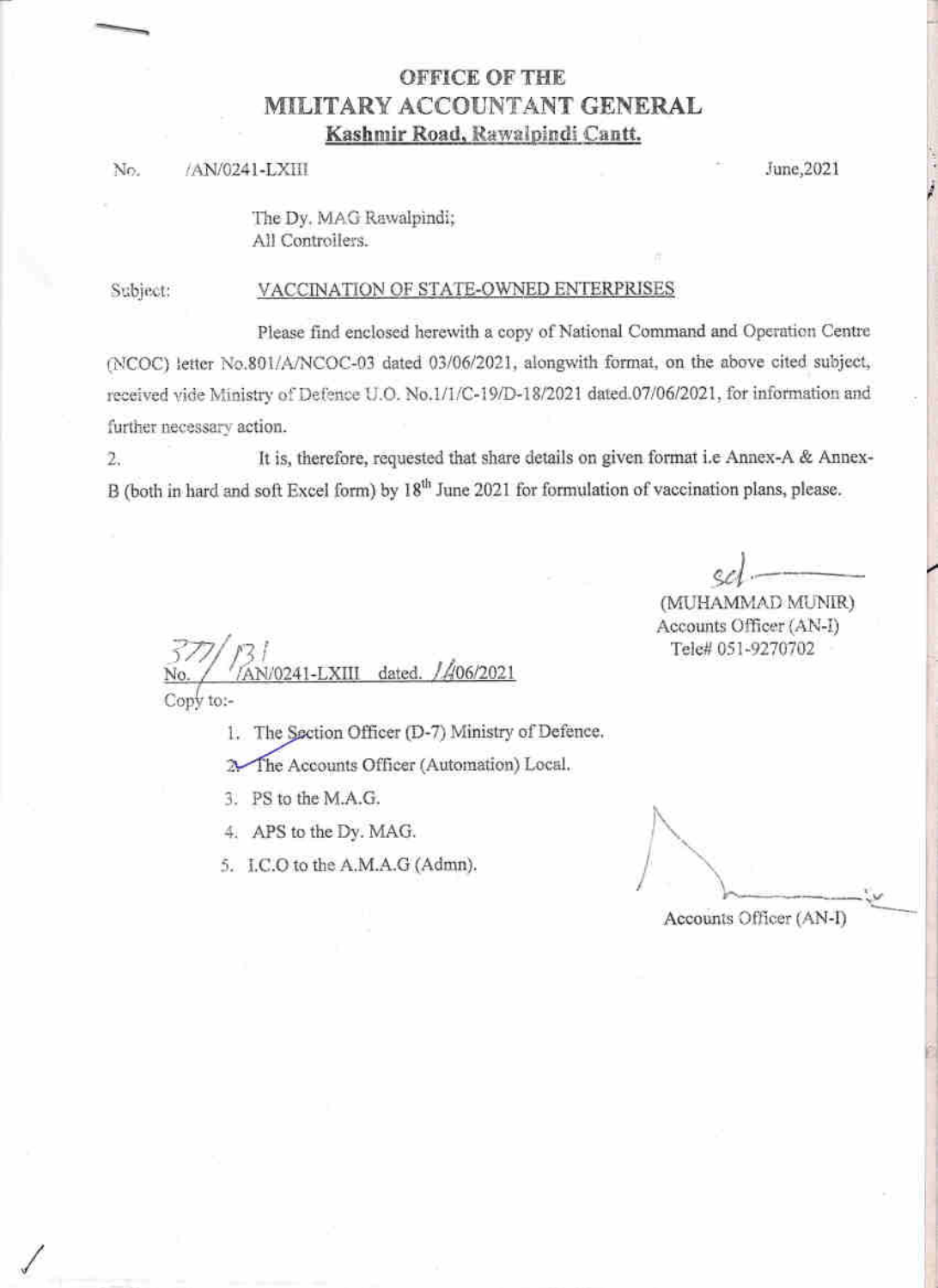|           | <b>MOST IMMEDIATE</b>                                                                     |
|-----------|-------------------------------------------------------------------------------------------|
|           | BY SPECIAL MESSENGER / FAX                                                                |
|           | <b>GOVERNMENT OF PAKISTAN</b><br>MINISTRY OF DEFENCE<br>A REAL 2821<br>(DEFENCE DIVISION) |
| Subject:- | VACCINATION OF STATE-OWNED ENTERPRISE                                                     |

Kindly find enclosed copy of National Command and Operation Centre (NCOC) letter No 801/A/NCOC-03 dated 3rd June, 2021, alongwith format, on the above cited subject.

NCOC decided in its meeting that all workforce of public owned enterprises,  $\overline{2}$ . public offices and their families will be vaccinated by 31 July, 2021.

 $3.7$ In this regard it is requested that share details on given format i.e. Annex-A & Annex-B for vaccination of respective Departments by 9<sup>th</sup> June, 2021, for formulation of vaccination plans, please

MAG, Pakistan Military Accounts Deptt, Rawalpindi Surveyor General, Survey of Pakistan, Rawalpindi DG, Military Lands & Cantonments, Rawalpindi DG, Pakistan Armed Services Board, Rawalpindi DG, Pakistan Maritime Security Agency, Karachi DG, FGEIs (C/G) Directorate, Rawalpindi

Min of Lef u.o. No. 1/1/C-19/D-18/2021 dated 7th June, 2021

Copy also for information:-

i. JS-I, JS-I, JS-IV, JS-VII, DS (Army-C),

II. SO to AS-1, SO to AS-II, SO to AS-III, SO (D-26)

iii. APS to JS-11I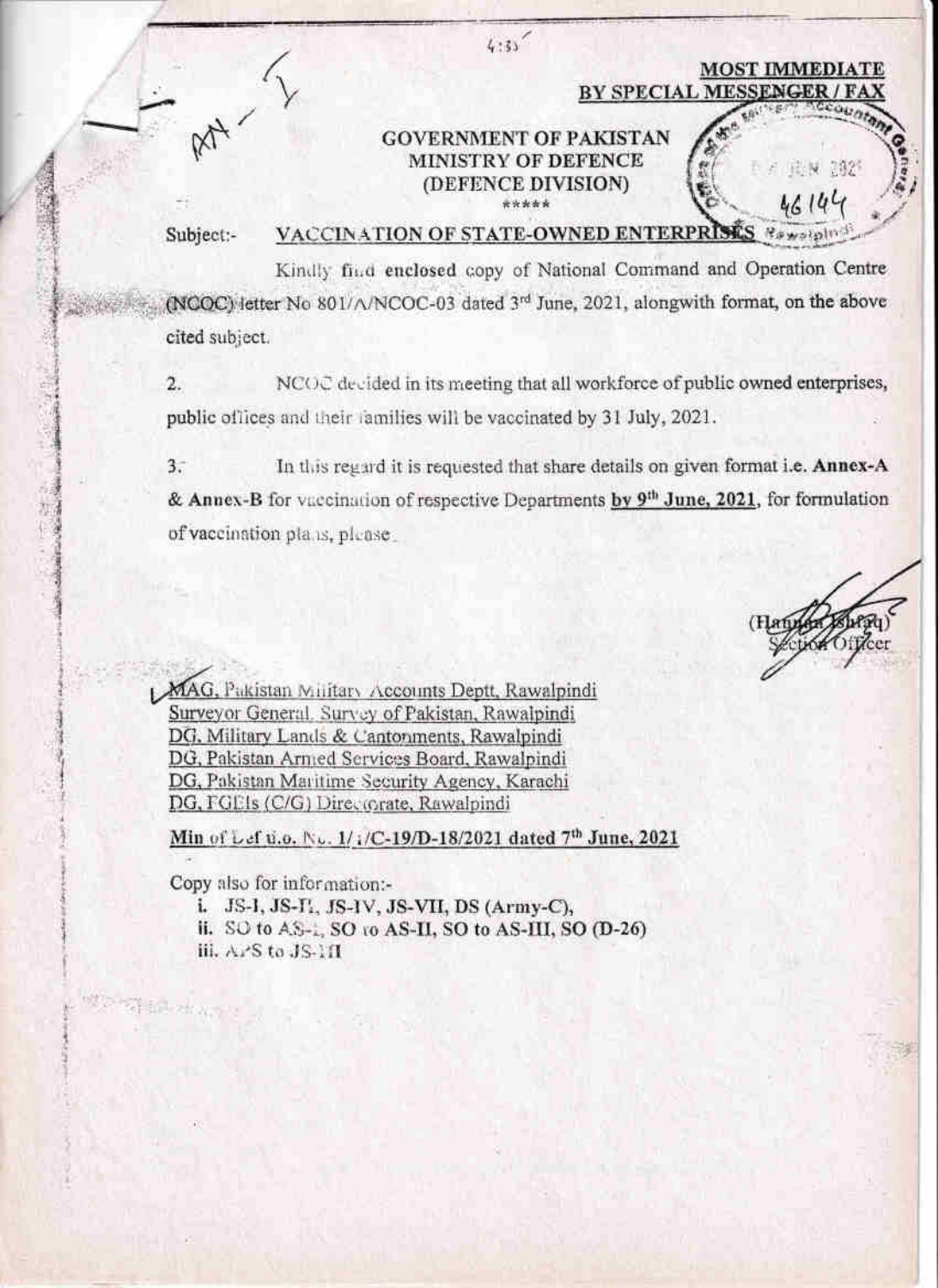Secretar  $1$  of  $3$ **Government of Pakistan** National Command and Operation Centre (NCOC) **ISLAMABAD** Fax 051-9224720 Subject Vaccination of State Owned Enterprises In order to galvanize the massive vaccination drive all across the country within the U.C. ambit of whole of the nation approach', incorporating different segments of the society, NCC (dated 31 May) decided to vaccinate 100 % of public sector employees. In this regard a fallow up meeting with 14 x ministries were conducted on 1 June, in which it was decided that all workforce r of public owned enterprises, public offices and their families will be vaccinated by 31 July 2021. Dis All secys/ representatives of ministries welcomed the Govt initiative and committed full Ý. support for speedy vaccination of respective work force / families and also assured requisite ς.σ medical support where required. To facilitate vaccination of public own enterprises and public servants a cell has been 3. established at NCOC. All ministries are requested to nominate and share details of focal persons for vaccination of respective sectors by 4 June 2021. Establishment Division Only. You are requested to provide details of all state owned enterprises and public servants serving in various ministries by 4 June 2021, as per format attached at Annexure A. A meeting in this regard will be held on 5 June 2021 at NCOC. All ministries are requested to formulate and share data of respective ministries and 5. enterprises by 4 June 2021 as per Annexure B, for formulation of plans and discussion on 5 June 2021. Necessary coordination may be made with Mr. Naeem Mumtaz (Deputy Director 6. Operations) NCOC on following numbers -0332 8226966 Call No  $\mathbf{a}$ 051-9224714 Landline No b. For favorable and immediate action, please. 7.  $\alpha$ anc Deputy Director (Operation NCOC то Establishment Division Ministry of Aviation Division Ministry of Communications Ministry of Defence Ministry of Defence Production Ministry of Economic Affairs

Ministry of Energy

Ministry of Federal Education, Professional Training, National Heritage and Culture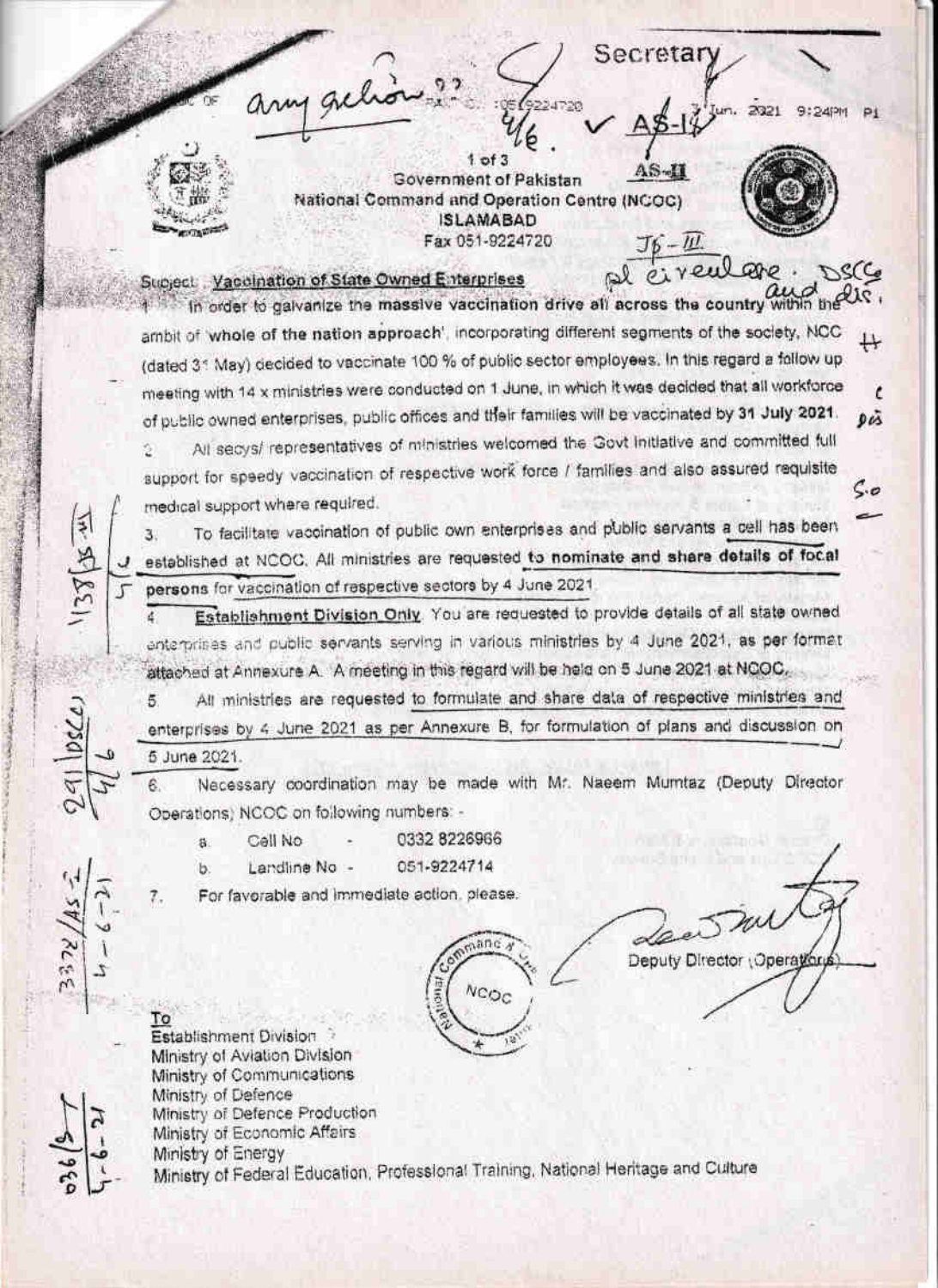3 Juni 2021 9:25PM

 $2$  of  $3$ 

 $155 + 2005$ 

Ministry of Finance and Revenue Ministry of Foreign Affairs Ministry of Housing and Works Ministry of Human Rights Ministry of Industries and Production Ministry of Information and Broadcasting Ministry of Information Technology & Telecom Ministry of Inter-Provincial Coordination Ministry of Interior Ministry of Kashmir Affairs & Gilgit Baltistan Ministry of Law and Justice Ministry of Maritime Affairs Ministry of Narcotics Control Ministry of National Food Security and Research Ministry of Planning, Development and Special Initiatives Ministry of Privatization Ministry of Railways Ministry of Religious Affairs and Inter-faith Harmony Ministry of Science and Technology Ministry of States & Frontier Regions Ministry of Climate Charage Ministry of Housing and Works Ministry of Information & Broadcasting Ministry of Parliamentary Affairs Ministry of Activities pertaining to Ministries of Water Resources, Power and Petroleum in the **Balochistan** Ministry of Capital Development Authority Affairs STORY PROGRAM Ministry of Establishment with the status of Federal Minister Ministry of Food Security Ministry of information on honorary basis Ministry of National Health Services, Regulations and Coordination.

## Letter No 801/A/ /NCOC-03 dated 3 June 2021

ID

Director Operations & Plan - I NCOC Ops and Plans Branch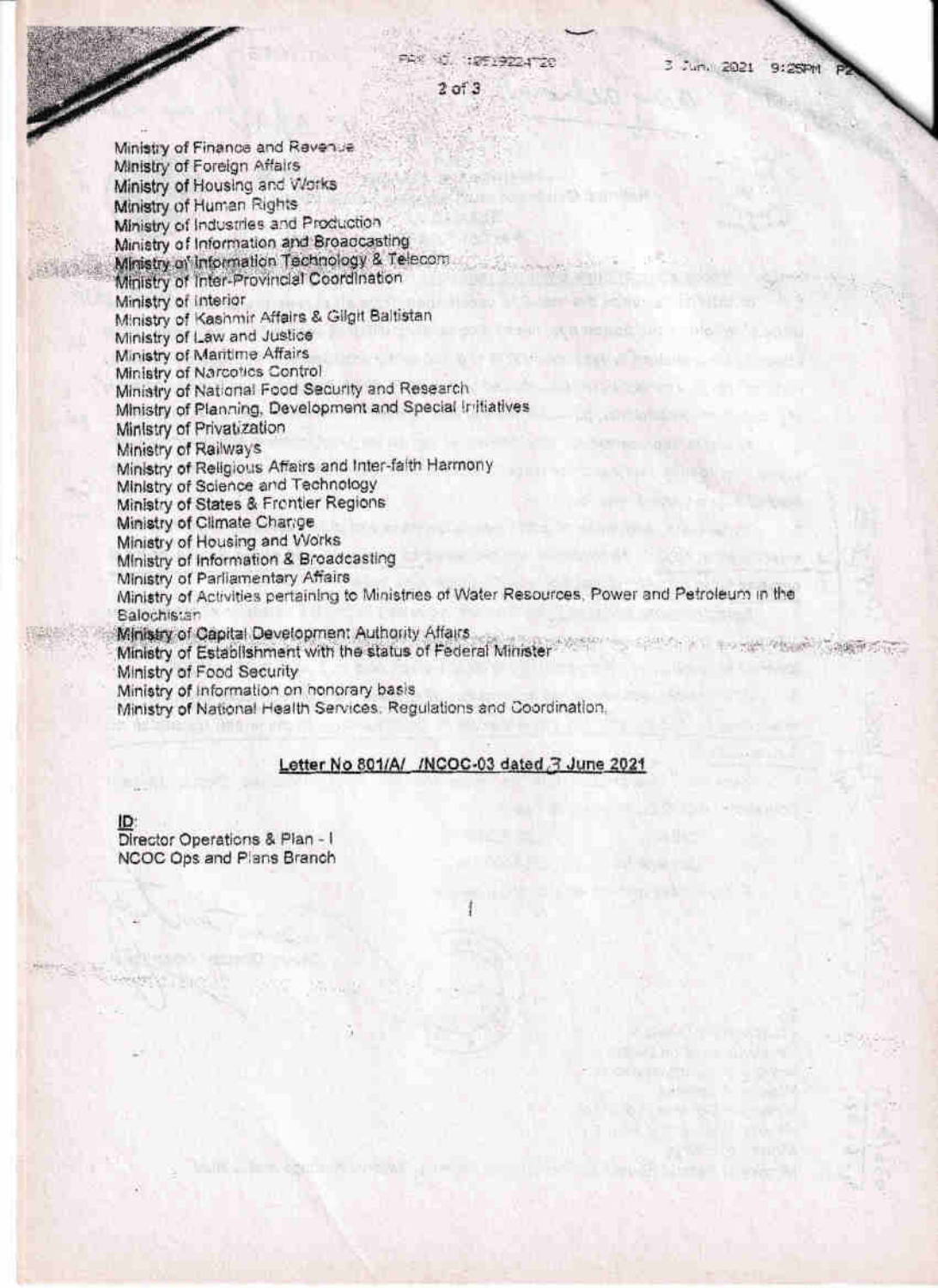

Treat